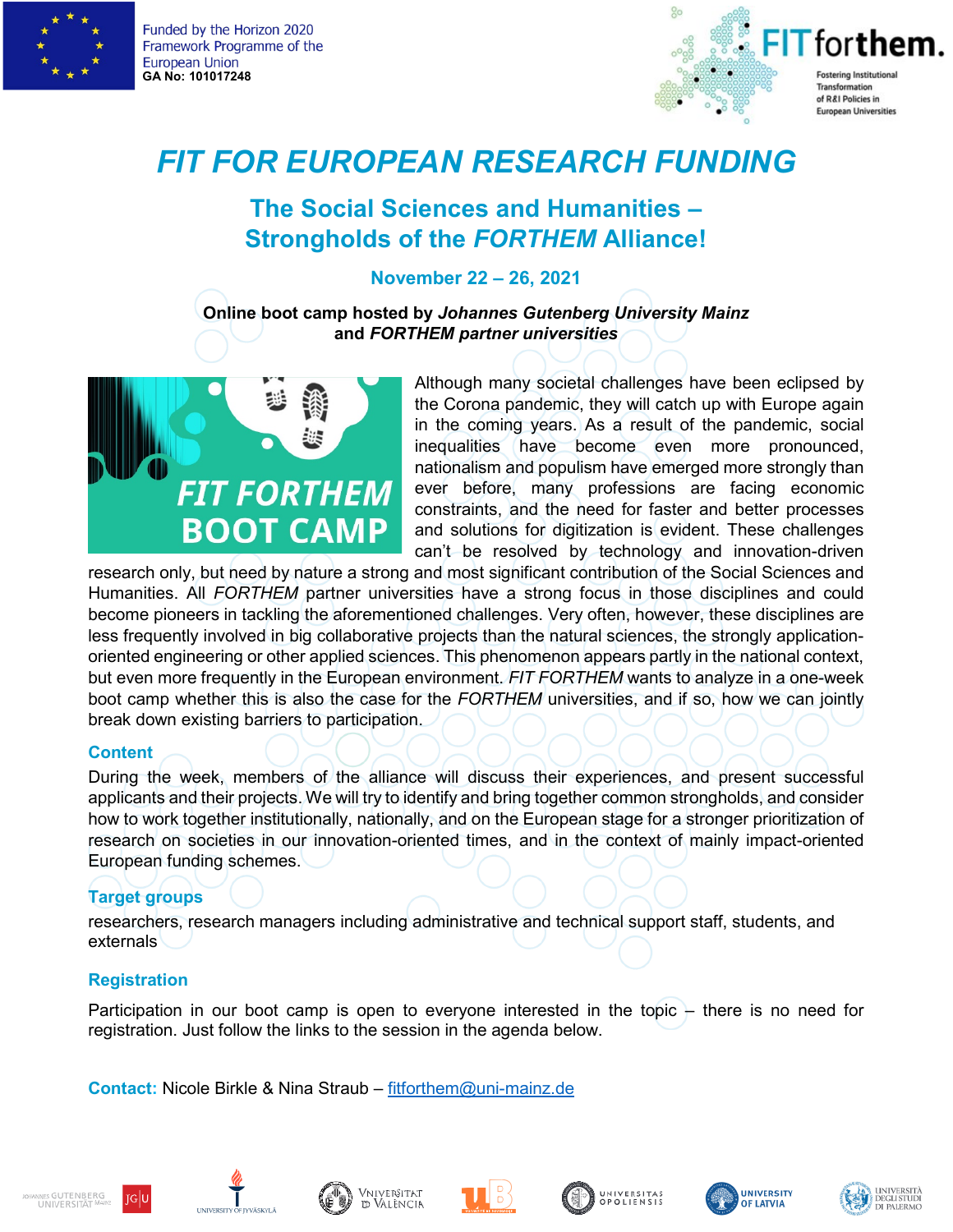

Funded by the Horizon 2020 Framework Programme of the **European Union GA No: 101017248**



## **Agenda**

## **DAY 1: Monday, November 22, 2021, 09:00 – 11:00 (CET)**

**The role of the Social Sciences and Humanities in European Research Funding**

## **Moderation: Paz Ruiz (UVEG)**

## **Rapporteur**: **Melanie Gross (JGU)**

On day one we will discuss with experts from partner organizations the participation of SSH researchers from the respective institutions in European funding programs. Did they feel well prepared to participate? What kind of barriers and obstacles do exist? Do SSH researchers agree to coordinate big collaborative European projects? Did integration promoted by the European Commission so strongly work, and what can support units do to facilitate this integration?

You are a staff member of one of the *FORTHEM* universities and would like to discuss with us? Or you are an external and would like to tell us about your experiences as well?

To join the [session,](https://teams.microsoft.com/l/meetup-join/19%3ameeting_YWM0YmFmNDQtOWQ5YS00MzI3LWEwNzItZDRlOGE1ZjBkZWM1%40thread.v2/0?context=%7b%22Tid%22%3a%222fa58faf-7eb1-48b9-9964-a92659d1c5b8%22%2c%22Oid%22%3a%225d4be030-0224-4a94-8734-2190c71bffdf%22%7d) just follow this link: *Boot camp SSH – DAY 1*

## **DAY 2: Tuesday, November 23, 2021, 14:00 – 16:00 (CET)**

## **Learning from the best and joining forces**

#### **Moderation: Frédéric Debeaufort (UB)**

## **Rapporteur**: **Agnese Rusakova (UL)**

Learning from the best can always be a step forward to success. In the second session of the boot camp, *FIT FORTHEM* will showcase some successful applicants on the European level, or those successful in the national context with a high potential to upscale their project ideas within and together with the strong *FORTHEM* network partners.

You are a SSH researcher and want to share your thoughts and experiences? Or you are just interested to learn about interesting research projects at *FORTHEM* partner universities?

Join the [meeting:](https://teams.microsoft.com/l/meetup-join/19%3ameeting_YzVmNzM2M2YtZjM1Ny00ZDMxLTg3ZDUtMzUyYzY3ODFlM2Vh%40thread.v2/0?context=%7b%22Tid%22%3a%222fa58faf-7eb1-48b9-9964-a92659d1c5b8%22%2c%22Oid%22%3a%225d4be030-0224-4a94-8734-2190c71bffdf%22%7d) *Boot camp SSH – DAY 2*

## **DAY 3: Wednesday, November 24, 2021, 11:00 – 13:00 (CET)**

#### **FORTHEM - SSH strongholds identified and ready to be matched?**

**Moderation: Fabrizio D'Avenia (UNIPA)**

## **Rapporteur: Katarzyna Molek-Kozakowska (UO)**

In one of its initial surveys *FIT FORTHEM* partner universities have identified some of their strongholds in research both in the natural sciences and the SSH. The basic idea was to give them more visibility within the alliance, to bring them to the attention of other researchers, and to develop ideas for further collaboration. In this workshop we want to take a closer look at this list of the high potentials and evaluate how we can best promote joint activities. While established researchers very often rely on their existing networks, early career academics can most probably benefit from what we can offer to them in *FORTHEM* and *FIT FORTHEM*.

You are curious to know what are the strong domains at the universities or you belong to one of them yourself?

Just get into the [conversation:](https://teams.microsoft.com/l/meetup-join/19%3ameeting_Njc5NWEyNjQtMWZlYS00MWQ3LTkwYTYtMWJmYzBkYzBjMDQ3%40thread.v2/0?context=%7b%22Tid%22%3a%222fa58faf-7eb1-48b9-9964-a92659d1c5b8%22%2c%22Oid%22%3a%225d4be030-0224-4a94-8734-2190c71bffdf%22%7d) *Boot camp SSH – DAY 3*